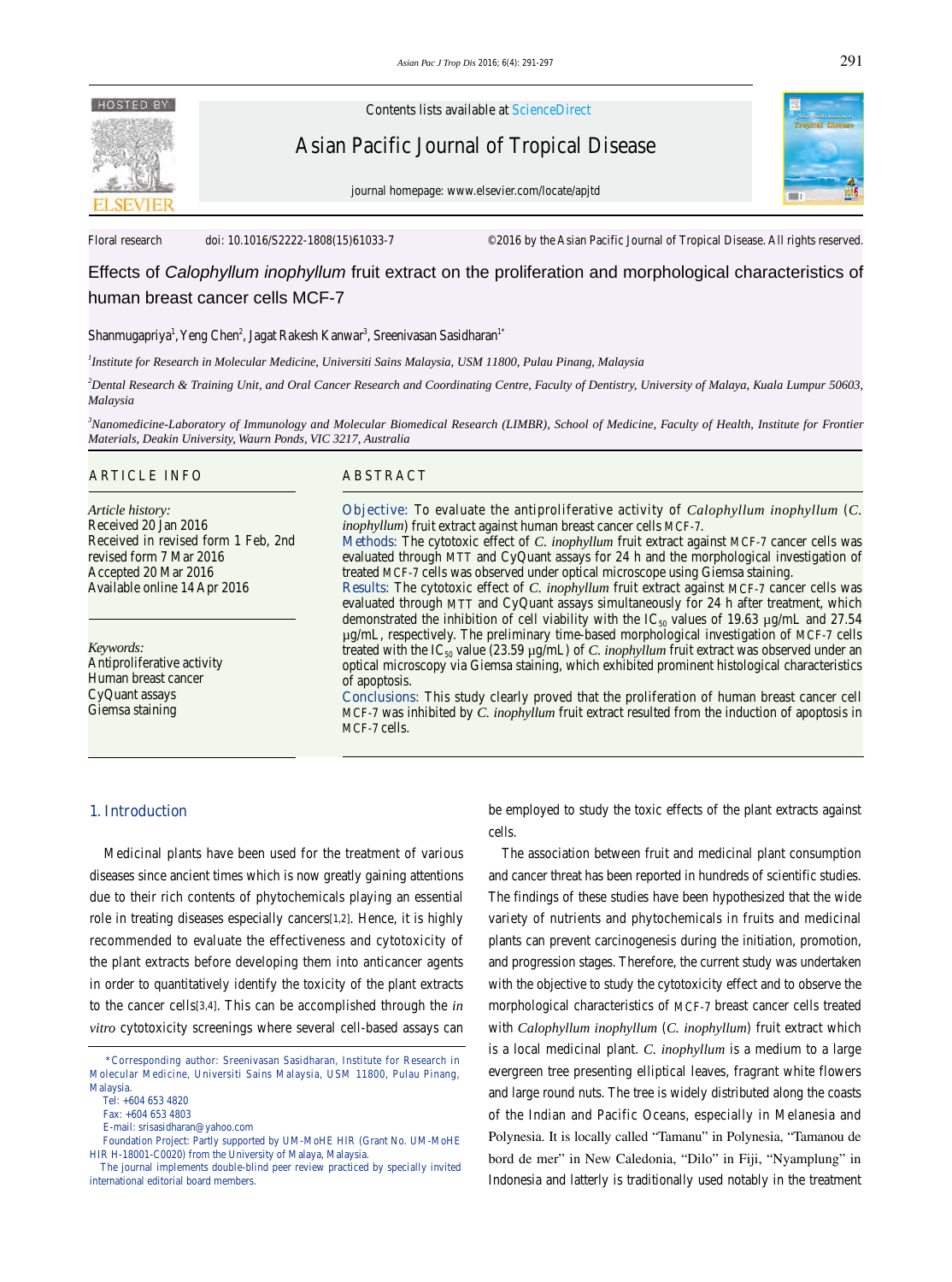of suppurating wounds. This important medicinal plant is also used in various forms to treat various diseases. Moreover, the decoction of the leaves is used to relieve dermatosis, urticaria and eczema, the juice of the bark is purgative, the first cold pressed seed oil is used in wound healing and to relieve neuropathy associated with leprosy[5-7]. Oil from the plant is suggested for all kinds of burns, post-surgical and suppurating wounds, dermatoses, acne, psoriasis, herpes, rheumatism and gonorrhea[6]. The present study was to evaluate the antiproliferative activity of *C. inophyllum* fruit extract against human breast cancer cells MCF-7.

# **2. Materials and methods**

### *2.1. Plant sample collection*

 The fruits of *C. inophyllum* were collected from various areas in Universiti Sains Malaysia, Penang, in October 2015, and authenticated at the Herbarium of the School of Biological Sciences, Universiti Sains Malaysia, Pulau Pinang, Malaysia, where a sample was deposited (voucher specimen: USM/HERBARIUM/11604). The fruits were washed thoroughly with tap water and then washed again with distilled water. The fruits were then cut into small pieces and dried under shade for 3 weeks at room temperature (28 °C). The dried fruits were grounded into powder using a grinder and stored in clean labelled airtight bottles.

### *2.2. Preparation of C. inophyllum fruit extract*

 The powdered dried fruits sample was sequentially extracted with methanol by adding approximately 100 g of the dried sample into 500 mL of methanol. The extraction was carried out at room temperature (28°°C) by soaking for 7 days with intermittent stirring. The extracts were filtered through clean muslin cloth and the extraction process was repeated a second time by adding another 400 mL of methanol to the sample residue. The filtrate from each extraction was combined and concentrated under vacuum on a rotary evaporator (Buchi, Switzerland) at 40–50°°C in order to evaporate the excess methanol solvent and until a dark brown methanol extract was produced. The concentrated extract was poured into Petri dishes and brought to dryness at  $60^{\circ}$ C in the oven until a paste-like mass was obtained. Then, the paste-form extract was sealed in the petri plates and stored at room temperature (28°°C).

# *2.3. Cell culture*

### *2.3.1. Media preparation*

 The purchased Dulbecco's modified Eagle's medium (DMEM) was resuspended assiduously before dispensing out an accurate volume of 44.5 mL into the sterile 50 mL conical centrifuge tubes and stored at 4°°C which was warmed to 37°°C in a water bath (Grant, Cambridge, UK) each time before use. Complete media

were prepared by supplementing it with 0.5 mL of 100 IU/mL penicillin and 100 µg/mL streptomycin and 5 mL of 10% sterile heat inactivated fetal bovine serum. Complete media were preferred to be prepared freshly for each 44.5 mL DMEM media. The formulated complete media were also stored at 4°°C and pre-warmed to 37°°C in water bath each time before use.

### *2.3.2. Cell line*

 MCF-7 which is the breast adenocarcinoma cells was procured from the Tissue Culture Laboratory of Institute for Research in Molecular Medicine. The cells were cultured in complete media. These cell lines were cultivated as adherent monolayer cultures in cell culture flasks (Corning) in a humidified atmosphere of 5%  $CO<sub>2</sub>$ incubator (Thermo Scientific, Canada) at 37°°C.

# *2.4. MTT assay*

 Cytotoxicity of *C. inophyllum* fruit extract against MCF-7 breast cancer cells was determined with the employment of MTT assay as reported by Kim *et al.*[8]. The MCF-7 cells were harvested from the culture flask which was then quantified by using a hemocytometer. Approximately, 3000–5000 cells in 100 µL medium were seeded per well in the 96-well plate and allowed to incubate overnight at 37 °C with 5% (v/v)  $CO<sub>2</sub>$  for the attachment of the cells. Subsequently, the cells were treated with different concentration (100 µg/mL to 0.781 µg/mL) of *C. inophyllum* fruit extract prepared through serial dilution in DMEM ranging from 100  $\mu$ g/mL to 0.781  $\mu$ g/mL. The assay for each concentration of the extract was performed in triplicates with additional wells of untreated cells to serve as the negative control. The plate was incubated at 37 °C with 5% (v/v)  $CO<sub>2</sub>$ for 24 h. The following protocol was conducted in dark since MTT is light sensitive. Meticulously, 20 µL of MTT reagent was added to each well followed by further incubation for 4 h. After 4 h of incubation period, the media were removed from each well and 100 µL of DMSO was added to each well to dissolve the water-insoluble purple formazan crystals. The plate was kept on a plate stirrer for 30 s to completely dissolve the crystals. The absorbance values were measured at a wavelength of 540 nm with the incorporation of a microplate reader (Molecular Devices Inc., USA). The  $IC_{50}$  value of *C. inophyllum* fruit extract against MCF-7 cells was determined using GraphPad Prism version 6.00 (GraphPad, San Diego, CA, USA) and used in the subsequent experiments. The results were expressed as percentage of treated cell number relative to the untreated control cells.

### *2.5. CyQuant cell proliferation assay*

 Cytotoxicity of the fruit extract against MCF-7 breast cancer cells was also determined by another means of assay known as CyQuant cell proliferation assay where the viable cells were calculated through the presence of cellular nucleic acid. This assay was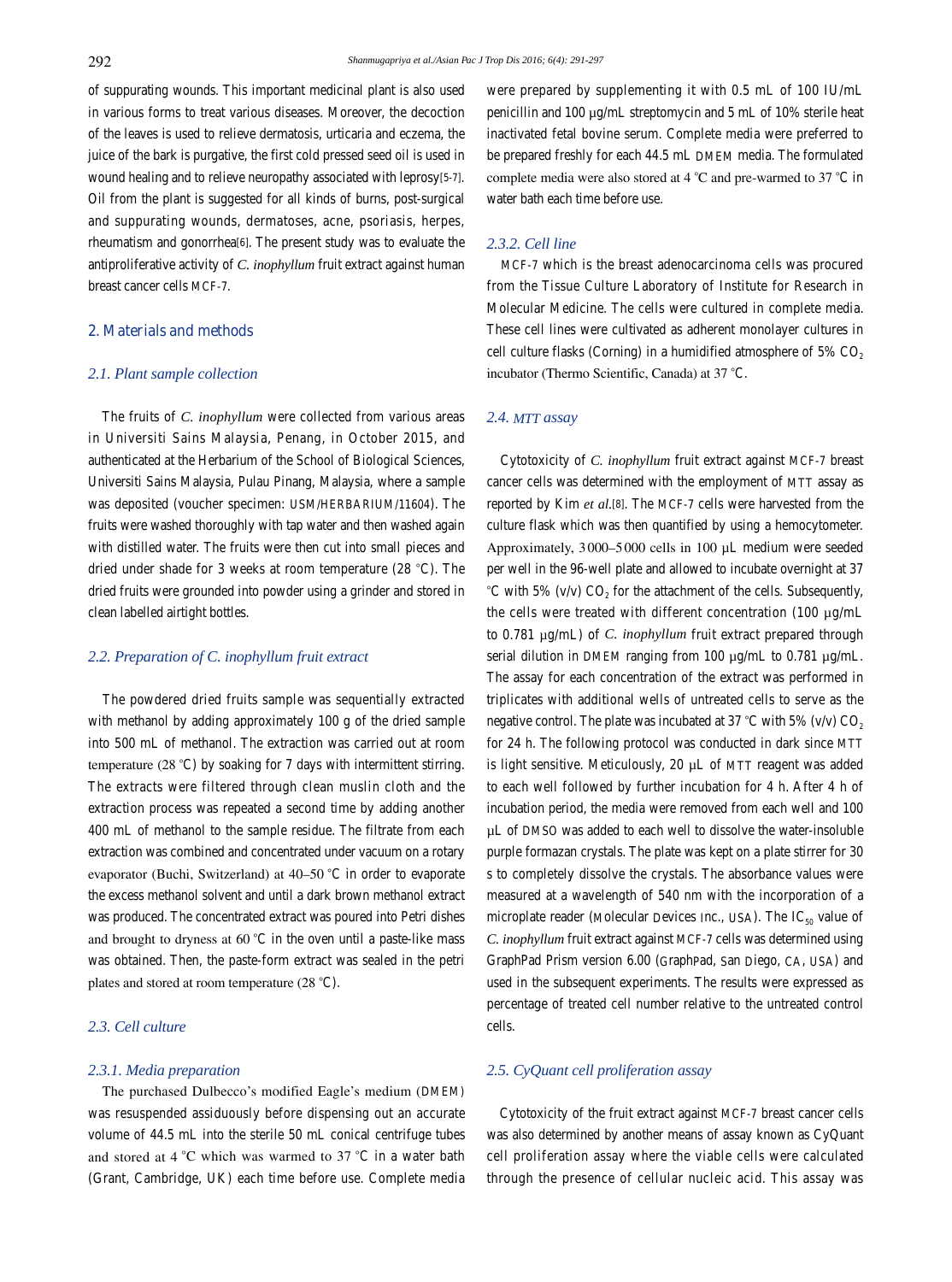conducted with an incorporation of CyQuant® Cell Proliferation Assay Kit (Invitrogen, USA).

 The MCF-7 cells were harvested from the culture flask which was conducted with the same steps used in MTT assay above. The following protocol was adopted from the Molecular Probes, Inc. (USA). After the incubation period, the cells were washed carefully with phosphate buffered saline (PBS) and freezed by storing the microplate at  $-70$  °C for up to 4 weeks. Before quantifying the samples, the plate was thawed at room temperature. Then, 200 µL of CyQuant GR dye/cell lysis buffer was added to each well and mixed gently. The samples were then incubated for 2–5 min at room temperature protected from light. The fluorescence readings of the samples were measured using a fluorescence microplate reader with filters appropriate for ~480 nm excitation and ~520 nm emission. The  $IC_{50}$  values of *C. inophyllum* fruit extract against MCF-7 cells were determined using GraphPad Prism version 6.00 (GraphPad, San Diego, CA, USA) and used in the subsequent experiments. The percentage of cell viability was calculated by using the formula below with the fluorescence readings obtained from the CyQuant assay.

Cell viability  $(\%) = [(\text{Sample} - \text{blank})/(\text{Control} - \text{blank})] \times 100\%$ 

 The results were expressed as percentage of treated cell number relative to the untreated control cells.

# *2.6. Morphological detection of apoptosis in MCF-7 breast cancer cells*

 Preliminary study of the morphological detection for apoptosis is equally imperative to confirm the action of the mechanism of *C. inophyllum* fruit extract in MCF-7 breast cancer cells which was accomplished by using optical microscopy upon Giemsa staining. The brief protocol of the staining begins with cell seeding. The cells were then treated with an average  $IC_{50}$  value (23.59  $\mu$ g/mL) derived from the data of both the cytotoxicity assays in this study. Each treated samples were incubated for different time frames starting from 6 h, followed by 12 h, 24 h and 48 h, respectively. An untreated sample was prepared to serve as a negative control of the experiment. Upon their respective treatment period, the medium was discarded and washed twice with PBS. The cells were then fixed by adding 1 mL of McDowell trump's fixative followed by an overnight storage at 4 °C. The fixed cells were gently rinsed with PBS to remove the excess fixation agent. After that, the cells were stained with Giemsa and incubated for 30 min. Once the staining period was over, the cells were washed twice with double distilled H<sub>2</sub>O and allowed to air-dry completely before observing the samples under an inverted light microscope (Olympus, Japan) and photographed.

### *2.7. Statistical analysis*

 Quantitative data obtained from the cytotoxicity assays were expressed as mean  $\pm$  SD from the least three independent experiments ( $n = 6$  for each experiment). The IC<sub>50</sub> values were obtained from a linear regression model based on sigmoidal dose response curve and computed using Graphpad Prism version 6.00 (GraphPad, San Diego, CA, USA).

# **3. Results**

# *3.1. MTT assay*

 The cytotoxic effect of *C. inophyllum* fruit extract against MCF-7 breast cancer cells was determined with the incorporation of colorimetric MTT assay at a range of 0–100 µg/mL after 24 h of treatment period. The cell viability can be qualitatively assessed by the color intensity of the purle formazan dye. The intensity of the purple formazan dye increased when the concentration of the drug decreased (Figure 1). This indicated that the increase of the metabolically active cells was inversely proportional to the drug concentration. The absorbance values obtained from the microplate reader for respective concentration of the drug were summarized and a graph of cytotoxicity (%) versus the concentration of *C. inophyllum* fruit extract was plotted (Figure 2). The  $IC_{50}$  value which was the concentration of the drug resulting in 50% cytotoxicity was determined from Figure 2. The *C. inophyllum* fruit extract showed effective cytotoxic effects with an  $IC_{50}$  value of 23.59  $\mu$ g/mL in MCF-7 breast cancer cells.



**Figure 1.** The 96-well micro plate used in MTT assay.



**Figure 2.** Cell viability of MCF-7 cells treated with *C. inophyllum* fruit extract by using MTT assay.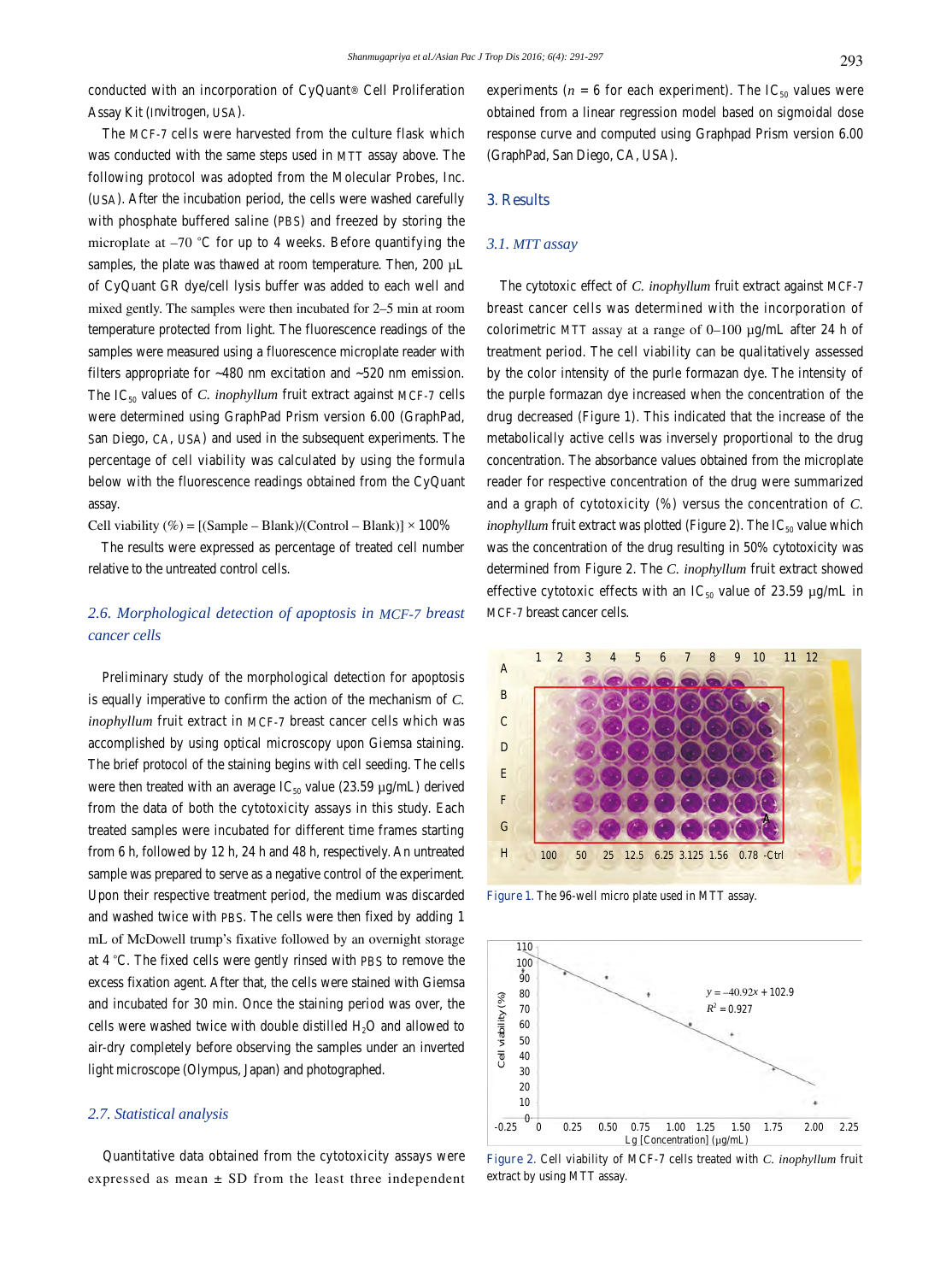### *3.2. CyQuant proliferation assay*

 The cytotoxic effect of *C. inophyllum* fruit extract on MCF-7 breast cancer cells was further investigated by CyQuant® proliferation assay in which the cell viability was assessed based on a different aspect from MTT assay. The cells were treated with serially decreasing concentrations of *C. inophyllum* fruit extract from 0–100 µg/mL for 24 h and a cytotoxicity study was investigated by means of DNA content in cells. The results are graphically represented in Figure 3. The DNA content in cells was observed to be conversely proportional to the concentration of the extract, which indicated that the treatment for growth inhibition responded in a dose-dependent manner. The  $IC_{50}$  of the crude extract was obtained from the graph. The *C. inophyllum* fruit extract showed effective cytotoxic effects with the  $IC_{50}$  value of 27.54  $\mu$ g/mL in MCF-7 breast cancer cells.



**Figure 3.** Cell viability of MCF-7 cells treated with *C. inophyllum* fruit extract by using CyQuant assay.

# *3.3. Morphological detection of apoptosis using Giemsa staining*

 Morphological alteration in MCF-7 cells was observed under a light microscopy to construe the preliminary mechanism of action of *C. inophyllum* fruit extract treatment in comparison with untreated cells. The morphological characteristics of untreated and *C. inophyllum*  fruit extract treated MCF-7 cells upon Giemsa staining were observed and photographed. The typical morphological feature of untreated MCF-7 cells was observed with its common morphology of luminal epithelial by noticeable formation of domes (Figure 4). However, Giemsa staining revealed that *C. inophyllum* fruit extract treatment at the concentration of 23.59 µg/mL induced apoptotic cell death in MCF-7 cell lines. The photomicrograph obtained at 6 h of treatment period displayed enlargement of MCF-7 cells (Figure 5) as compared to the untreated cells. When the treatment period extended to 12 h, chromatin condensation was able to observe besides the enlargement of cells (Figure 6). At 24 h exposure of cells to the *C. inophyllum*  fruit extract revealed remarkable morphological alterations such as the cell blebbing, appearance of apoptotic bodies, cell clumping, enucleation, and cytoplasmic extrusion mass with a shortened lamellopodia (Figure 7). Finally, the 48-hour-treated MCF-7 cells depicted an exceptional decrease in number of cells with all of the apoptotic features (Figure 8). The alteration in cell morphology appears to gradually excruciate with a significant decrease in number of cells when the treatment period extends.



**Figure 4.** Morphology of untreated MCF-7 cells as a negative control, viewed under an inverted light microscope upon Giemsa staining (20× magnifications).

Black arrow: The lamellipodium; NI: Nucleoli.



**Figure 5.** Morphological changes of MCF-7 cells treated with  $IC_{50}$ concentration (23.59 µg/mL) of *C. inophyllum* fruit extract for 6 h assessed by Giemsa staining and viewed under an inverted light microscope (20× magnifications).



**Figure 6.** Morphological changes of MCF-7 cells treated with  $IC_{50}$ concentration (23.59 µg/mL) of *C. inophyllum* fruit extract for 12 h assessed by Giemsa staining and viewed under an inverted light microscope (20× magnifications).

Yellow arrow heads indicate nuclear condensation.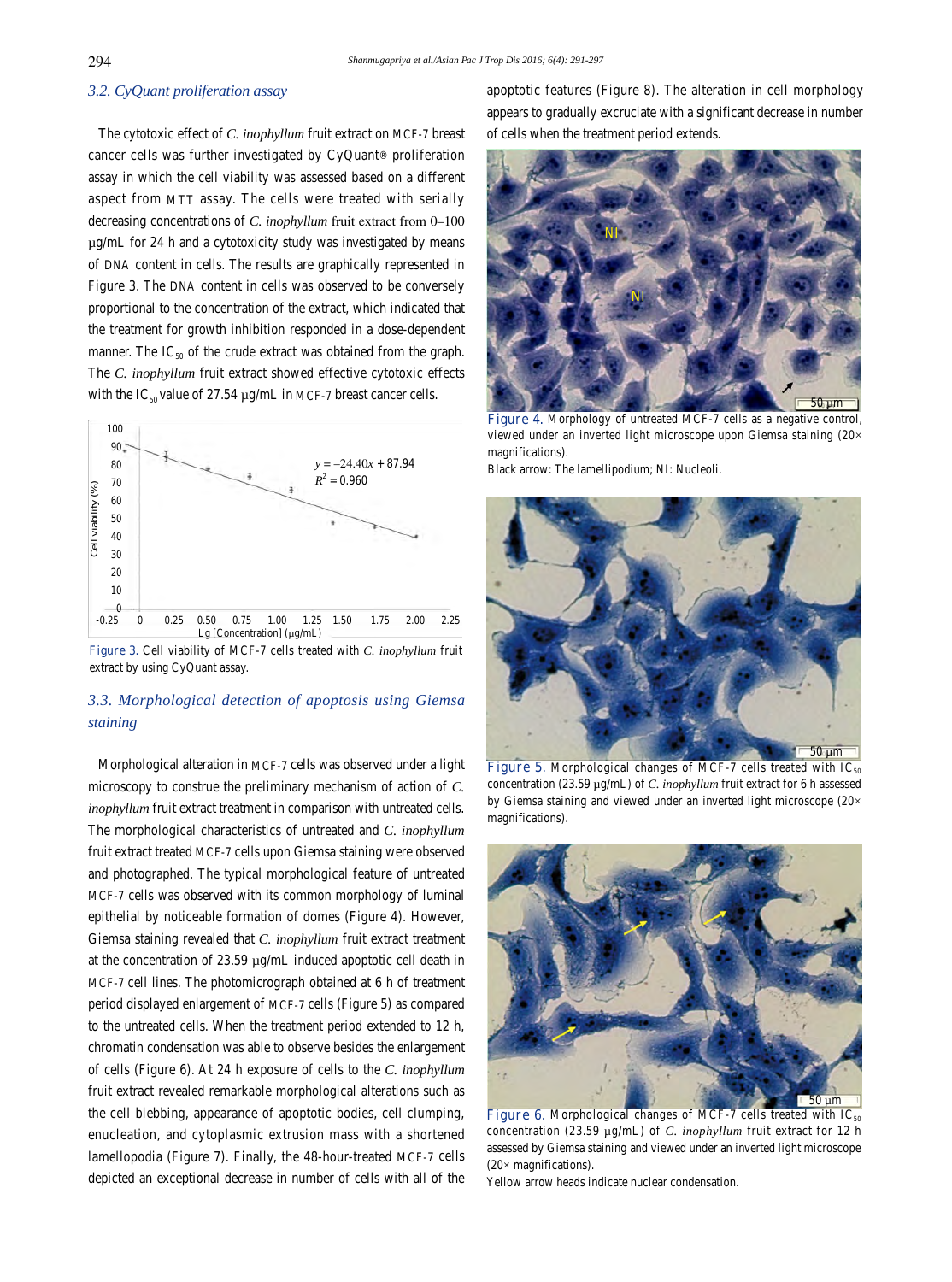

**Figure 7.** Morphological changes of MCF-7 cells treated with  $IC_{50}$ concentration (23.59 µg/mL) of *C. inophyllum* fruit extract for 24 h assessed by Giemsa staining and viewed under an inverted light microscope  $(20 \times$  magnifications).

Yellow arrow heads: Nuclear condensation; Red arrow head: Enucleation; AB: The presence of apoptotic body.



**Figure 8.** Morphological changes of MCF-7 cells treated with  $IC_{50}$  of concentration (23.59 µg/mL) *C. inophyllum* fruit extract for 48 h assessed by Giemsa staining and viewed under an inverted light microscope (20× magnifications).

Yellow arrow heads: Nuclear condensation; AB: The presence of apoptotic body.

### **4. Discussion**

### *4.1. In vitro cytotoxicity activity*

 Plants have been the major source of medication since ancient times and are serving as the basic foundation in modern medicine nowadays. Plants with a long history of traditional medication have drawn increasing attention and being studied further to investigate its efficiency as chemotherapeutic drugs especially for the treatment of cancer. Although natural products have been utilized traditionally, methodical screening or scrutiny of its cytotoxicity is highly decisive in the drug discovery field particularly for cancer treatment and chemoprevention[9]. Several cytotoxicity tests are available not only for the hazard evaluation of a particular plant extract but also to disclose the molecular mechanisms of action of the extract[10].

 In this study, two different assays have been employed to evaluate the cytotoxicity of the *C. inophyllum* fruit extract with an index of cell viability from different aspects, namely the MTT assay and the CyQuant assay which appraises through the metabolic activity and the amount of DNA presenting from the viable cells, respectively. According to McCauley *et al.*[11], MTT assay is considered to be one of the sensitive cytotoxicity assay in despite of its momentous statistical results obtained for the treated cells in contrast to the controls as well as its sensitivity in encountering early apoptosis. Besides MTT assay, CyQuant cell proliferation assay has been developed and characterized to be an eminently sensitive nucleic acid stain-based assay which is contemplated to be a more rapid and convenient way to quantify viable cells[12]. Moreover, DNA and RNA levels are highly associated with the cell proliferation which eventually provides a concrete reason for accepting cellular nucleic acid content as a legitimate indicator in quantifying viable cells[13].

 The results obtained from both MTT and CyQuant assays confirmed that the *C. inophyllum* fruit extract has significant cytotoxic activity against MCF-7 breast cancer cells at an exposure time of 24 h. This was characterized by  $IC_{50}$  of the MCF-7 breast cancer cell line. The *C. inophyllum* fruit extract exhibited cytotoxicity with the IC<sub>50</sub> values of 19.63  $\mu$ g/mL and 27.54  $\mu$ g/mL through MTT and CyQuant assays, respectively. According to the plant screening program of the American National Cancer Institute (NCI), the criterion of cytotoxicity activity for the crude extracts is the one with an IC<sub>50</sub> < 30 µg/mL in the precedent tests[14,15]. Therefore, based on the results obtained, it can be concluded that the *C. inophyllum* fruit extract has a promising anticancer potential with a wide safety margins, since both the cytotoxicity assays applied showed an  $IC_{50}$ value less than 30  $\mu$ g/mL that falls within the NCI criteria.

 The phytochemical literature investigation of this *Calophyllum*  species has revealed that it accommodates secondary metabolites such as xanthones[16-19], coumarins[17,20-23], flavonoids[24-26] and triterphenoids[27,28]. For example, prenylated xanthones from *C. inophyllum* called caloxanthone O was reported to show cytotoxicity against human gastric cancer cell line (SGC-7901) with an IC<sub>50</sub> value of 22.4  $\mu$ g/mL[29]. In addition, caloxanthone N and gerontoxanthone C from twigs of *C. inophyllum* were reported to exhibit cytotoxicity against chronic myelogenous leukemia cell line (K562) with IC<sub>50</sub> values of 7.2 and 6.3  $\mu$ g/mL, respectively[30]. Furthermore, calocoumarin A from *C. inophyllum* showed significant inhibitory effect on epstein-barr virus early antigen activation induced by12-O-tetradecanoylphorbol-13-acetate in Raji cells and further displayed its inhibitory effect on mouse skin tumor promotion in an *in vivo* two-stage carcinogenesis stage, concluding it to be a promising anticancer agent[31]. Several coumarins have also been reported to display strong cytotoxic activity against KB cells[21]. Triterpenoids from *C. inophyllum,* namely friedelin, canophyllic acid, 3-oxo-friedelan-28-oic acid and oleanolic acid, have been accounted for antiproliferative effect in human leukemia HL-60 cells[28].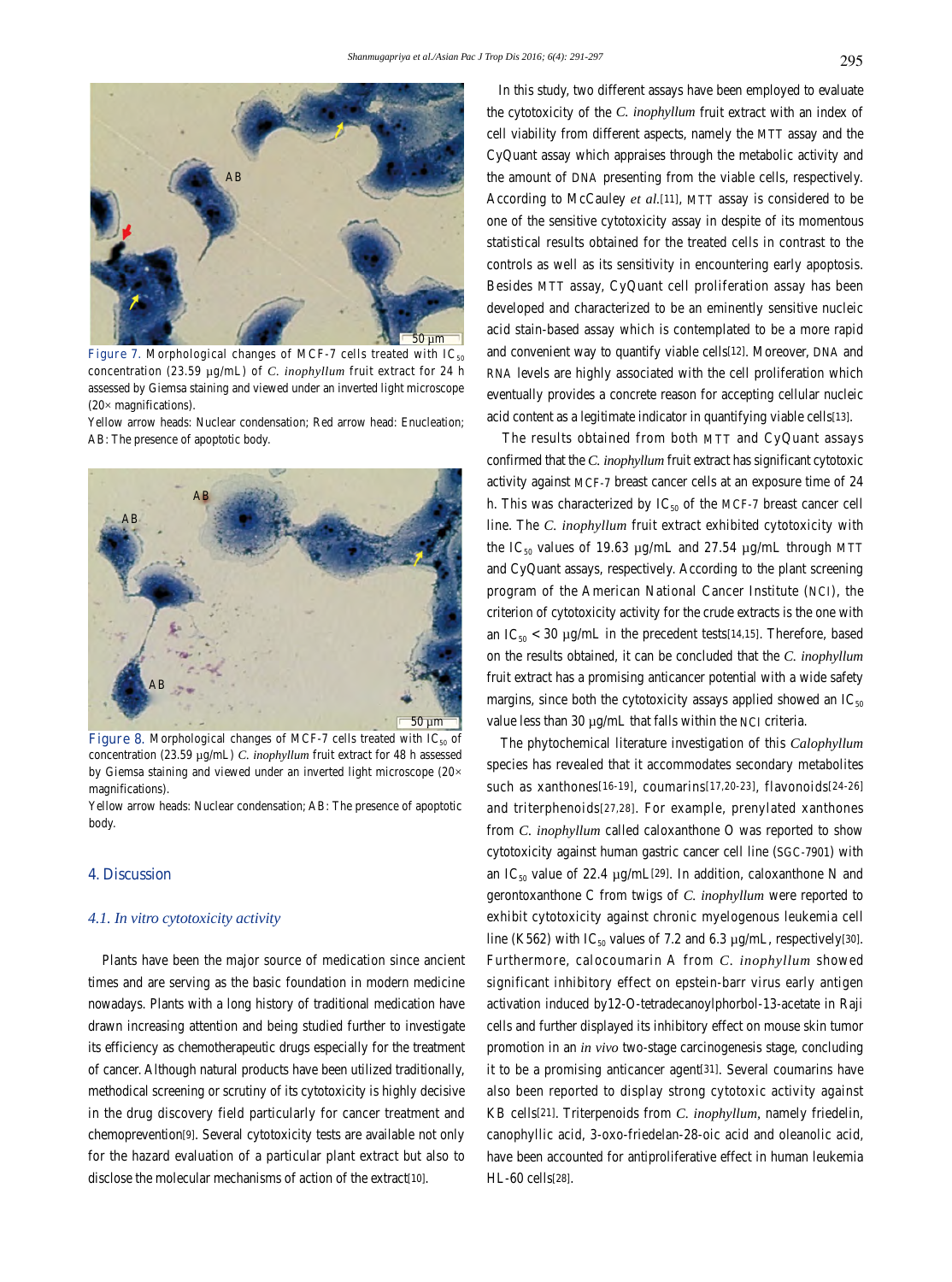### *4.2. Morphological study of optical microscopy*

 Although it was evident that *C. inophyllum* fruit extract exerted cytotoxic properties against MCF-7 breast cancer cells via cytotoxic assays performed in this study, it is decisive to identify the mechanism behind the cell death, which is due to a natural event of programmed cell death rather than an unplanned cell death of necrosis. The detection of apoptosis was initially made based on morphological changes in cells which are thus far remains as a preliminary evaluation of apoptosis before proceeding to molecular study of cell death[32]. Observance under light microscopy upon cell staining is reported to appraise the manifestation of apoptosis commensurately meticulously[33]. Fixing the cells prior to staining is highly imperative in order to preserve the morphology and to prevent smearing while performing staining procedure[34]. Giemsa dye is widely used to stain the cells as it is economical and requires a short period of staining which is less than an hour[35].

 Dettmeyer[36] has previously stipulated an overview of the significant facets of photographical structures observed via Giemsa staining, whereby the nuclei are presented to be purple-red, nucleoli to be blue, and cytoplasm to be light blue-grey. The photographs obtained in this study via Giemsa staining are homogenous with the previous proclaimed study. Furthermore, the morphological alterations observed in MCF-7 cells upon exposure to *C. inophyllum*  fruit extract in contrast to the untreated cells apparently indicate the induction of apoptosis. The morphological changes noticed at different treatment time periods significantly present the continual process of cell death, showing an apparent reduction in cell number since the completely detached dead cells were removed in the washing step.

 The microscopy investigation of *C. inophyllum* fruit extract treated MCF-7 cells via Giemsa staining revealed an enlargement of cells, condensation of chromatin, cell blebbing, enucleation, diminished lamellopodia and the formation of apoptotic bodies which is consistent with the histological characteristics of apoptosis. Contrastingly, the untreated cells were observed to withhold their typical morphology with significantly levelled veil-like projection called a lamellipodia, prominent nucleus and several nucleoli as described earlier by Majumdar *et al.*[37]. The micrographic outcomes are perpetual with plethora morphological studies conducted previously using Giemsa staining to define apoptosis which have also reported cell enlargement[38], chromatin condensation[39-42], membrane blebbing[42] leading to the formation of apoptotic bodies[37,39,43] and enucleation[44]. Preliminary study on morphological changes in MCF-7 cells upon *C. inophyllum* fruit extract treatment through Giemsa staining confirmed the induction of apoptosis. Hence, it can be considered that *C. inophyllum* fruit extract is a propitious anticancer candidate though further molecular mechanistic study is highly required.

 In conclusion, the cytotoxicity activity of *C. inophyllum* fruit extract was confirmed through MTT assay and CyQuant assay with IC<sub>50</sub> values of 19.63  $\mu$ g/mL and 27.54  $\mu$ g/mL, respectively. The viability of cells tends to decrease upon the increasing concentrations of the crude extract. It can be proposed that the crude extract has an immense safety boundary to be utilized as a chemotherapeutic agent since both the evaluated  $IC_{50}$  values fall within the NCI criteria of cyototoxicity of crude extract. The average of both the  $IC_{50}$  values was calculated (23.59 µg/mL) and adopted as a general  $IC_{50}$  value of the *C. inophyllum* fruit extract throughout the research. Furthermore, the mechanism of cell death is assessed preliminarily through the morphological analysis under light microscope using Giemsa staining which urged the induction of apoptosis upon *C. inophyllum* fruit extract treatment in MCF-7 cells.

### **Conflict of interest statement**

We declare that we have no conflict of interest.

### **Acknowledgments**

 This work was partly supported by UM-MoHE HIR Grant (No. UM-MoHE HIR H-18001-C0020) from the University of Malaya, Malaysia.

### **References**

- [1] Fatemeh K, Khosro P. *In vitro* cytotoxic activity of aqueous root extract of *Althea kurdica* against endothelial human bone marrow cells (line k562) and human lymphocytes. *Bull Environ Pharmacol Life Sci* 2013; **2**(6): 23-9.
- [2] Sundaram S, Verma SK, Dwivedi P. *In vitro* cytotoxic activity of Indian medicinal plants used traditionally to treat cancer. *Asia J Pharm Clin Res* 2011; **4**(1): 146-8.
- [3] Chichioco-Hernandez C, Wudarski J, Gevaert L, Verschaeve L. Evaluation of cytotoxicity and genotoxicity of some Philippine medicinal plants. *Pharmacogn Mag* 2011; **7**(26): 171-5.
- [4] Cuyacot AR, Mahilum JJM, Madamba MRSB. Cytotoxicity potentials of some medicinal plants in Mindanao, Philippines. *Asian J Plant Sci Res* 2014; **4**(1): 81-9.
- [5] Petard LM. *Raau Tahiti: the use of Polynesian medicinal plants in Tahitian medicine*. Noumea: South Pacific Commission Technical Paper 167; 1972, p. 66.
- [6] Dweck AC, Meadows T. Tamanu (*Calophyllum inophyllum*) the African, Asian, Polynesian and Pacific Panacea. *Int J Cosmet Sci* 2002; **24**(6): 341-8.
- [7] Chevalier J. Study on a new cicatrizing agent for cutaneous and mucous wounds, oil of *Calophyllum inophyllum* [dissertation]. Paris: Institut de Biologie Normale Superieure; 1951.
- [8] Kim HJ, Park SY, Lee HM, Seo DI, Kim YM. Antiproliferative effect of the methanol extract from the roots of *Petasites japonicus* on Hep3B hepatocellular carcinoma cells *in vitro* and *in vivo*. *Exp Ther Med* 2015; **9**(5): 1791-6.
- [9] Kepp O, Galluzzi L, Lipinski M, Yuan J, Kroemer G. Cell death assays for drug discovery. *Nat Rev Drug Discov* 2011*;* **10**(3): 221-37.
- [10] Riss TL, Moravec RA, Niles AL. Cytotoxicity testing: measuring viable